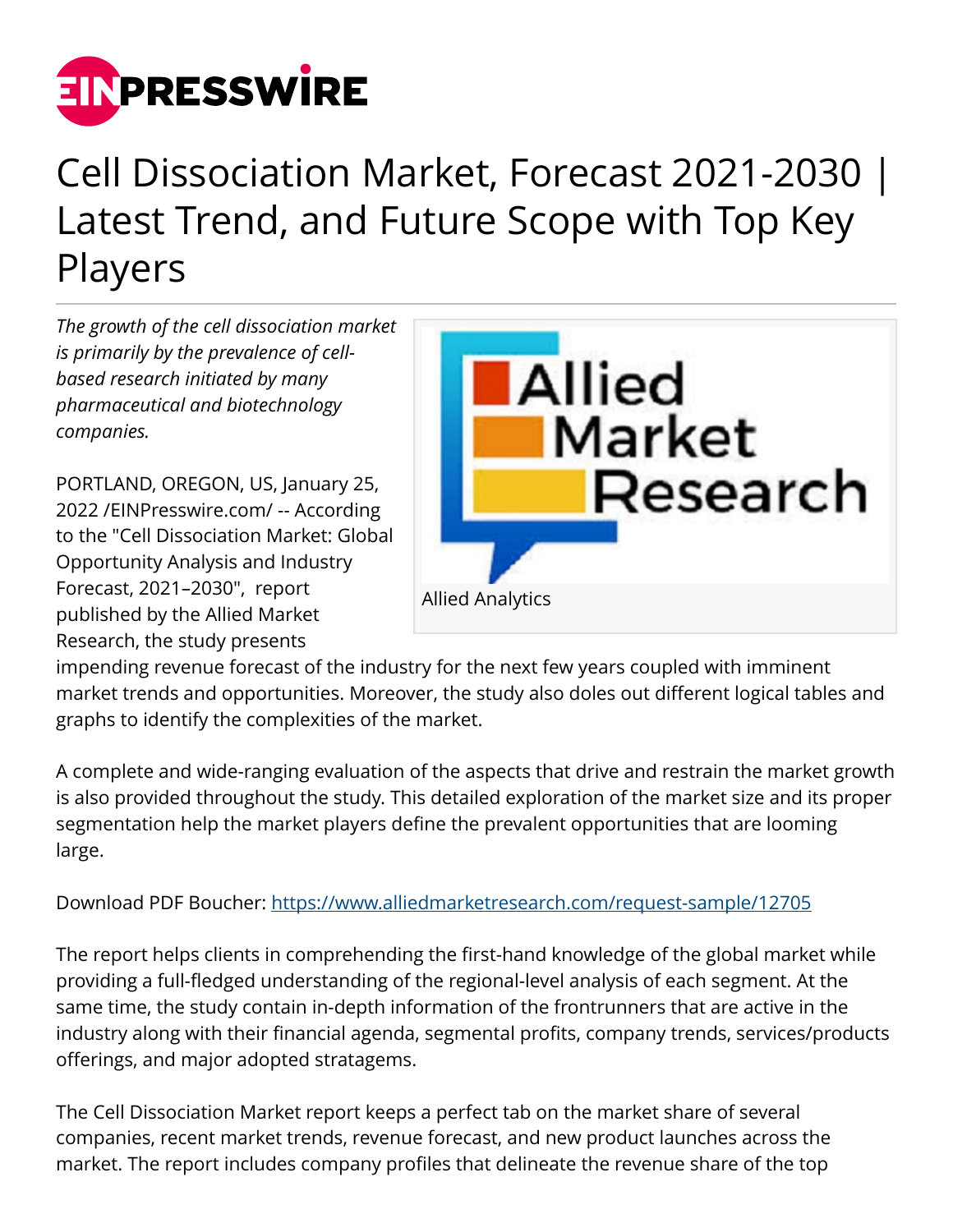competitors in the market. Simultaneously, the report provides revenue forecasts for four regions and more than twenty major countries across Asia-Pacific, LAMEA. North America, and Europe.

The Cell Dissociation Market report is analyzed across Product Type, Tissue, Dissociation, End User, and Region. By Product Type, the report is classified into Enzymatic Dissociation Products and Instruments. By Tissue Connective Tissues, Epithelial Tissues, and Others. By Dissociation Tissue Dissociation and Cell Detachment, and By End User the market is further divided into Biotechnology Companies, Pharmaceutical Companies, Academic Institutes, and Research Institutes.

## COVID-19 Impact Analysis

COVID-19 is an infectious disease that originated in the Hubei province of the Wuhan city in China in late December. The highly contagious disease, caused by a virus, severe acute respiratory syndrome coronavirus 2 (SARS-CoV-2), is transmitted from human to human. Since the outbreak in December 2019, the disease has spread to almost 213 countries around the globe with the World Health Organization declaring it a public health emergency on March 11, 2020.

Pharmaceutical and biotech companies together with governments around the globe are working to address the COVID-19 outbreak, from supporting the development of vaccines to planning for medicine supply chain challenges. Currently, around 115 vaccine candidates and 155 molecules are in the R&D pipeline. Moreover, commonly used drugs such as hydroxychloroquine have witnessed a dramatic surge in demand for the management of COVID-19.

Purchase Inquiry:<https://www.alliedmarketresearch.com/purchase-enquiry/12705>

## Key Benefits:

• This study presents the analytical depiction of the cell dissociation industry along with the current trends and future estimations to determine the imminent investment pockets. • The report presents information related to key drivers, restraints, and opportunities along with a detailed analysis of the market share.

• The current market is quantitatively analyzed from 2020 to 2030 to highlight the growth scenario.

• Borter's five forces analysis illustrates the potency of buyers & suppliers in the market. • The report provides a detailed analysis depending on competitive intensity and how the competition will take shape in the coming years.

The research offers an extensive analysis of key players active in the global Cell Dissociation Market include VitaCyte, LLC, Thermo Fisher Scientific Inc., PAN-Biotech, Merck KGaA, HiMedia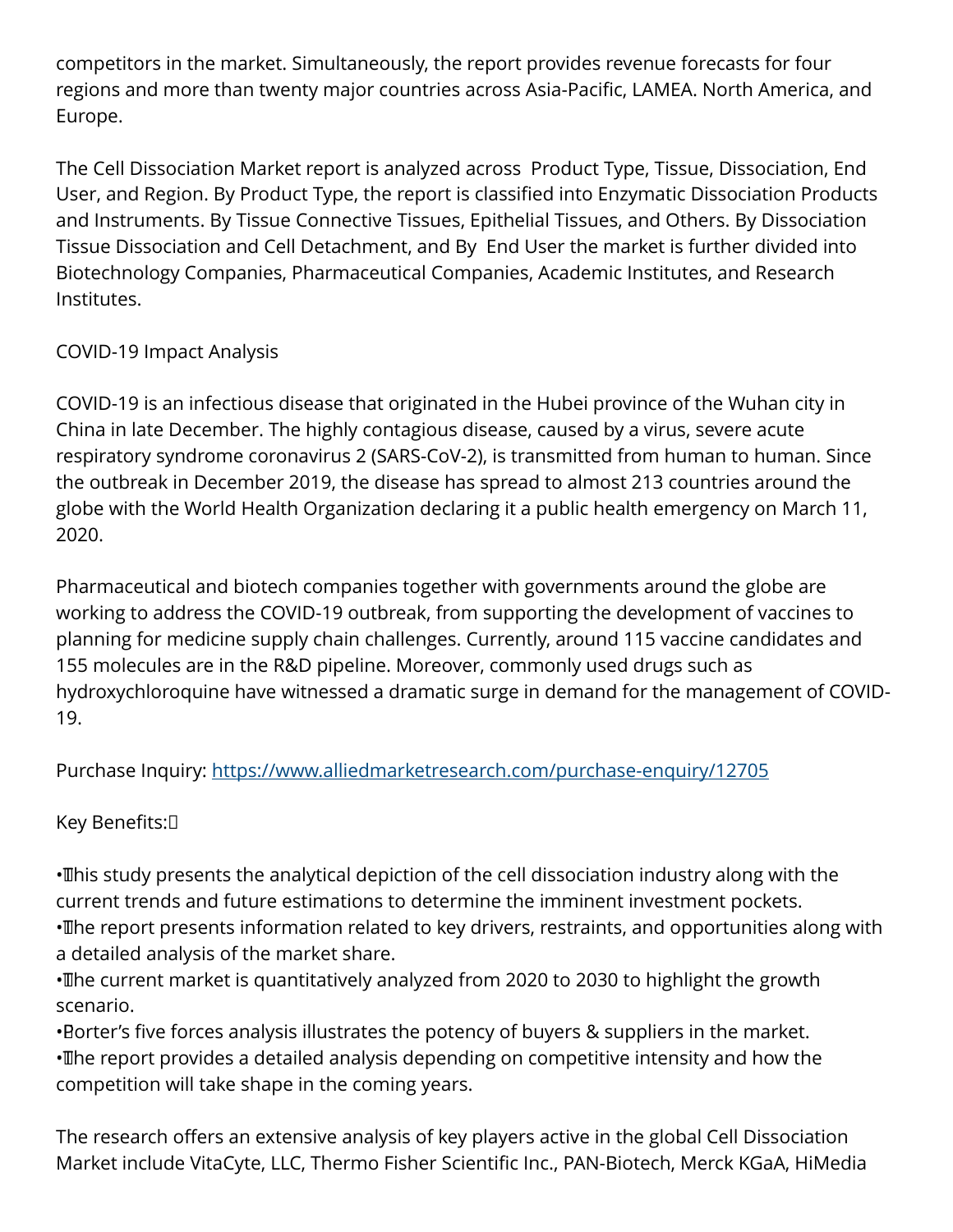Laboratories, Miltenyi Biotec GmbH, STEMCELL Technologies Inc., and General Electric Company

Request Customization: [https://www.alliedmarketresearch.com/request-for](https://www.alliedmarketresearch.com/request-for-customization/12705)[customization/12705](https://www.alliedmarketresearch.com/request-for-customization/12705)

Other Trending Reports:

[Anti-Aging Services Market](https://www.alliedmarketresearch.com/anti-aging-services-market-A12341) [Biochemical Reagents Market](https://www.alliedmarketresearch.com/biochemical-reagents-market-A12339)

About Us

AVENUE- A Subscription-Based Library (Premium on-demand, subscription-based pricing model):

AMR introduces its online premium subscription-based library Avenue, designed specifically to offer cost-effective, one-stop solution for enterprises, investors, and universities. With Avenue, subscribers can avail an entire repository of reports on more than 2,000 niche industries and more than 12,000 company profiles. Moreover, users can get an online access to quantitative and qualitative data in PDF and Excel formats along with analyst support, customization, and updated versions of reports.

About Allied Market Research:

Allied Market Research (AMR) is a full-service market research and business-consulting wing of Allied Analytics LLP based in Portland, Oregon. Allied Market Research provides global enterprises as well as medium and small businesses with unmatched quality of "Market Research Reports" and "Business Intelligence Solutions." AMR has a targeted view to provide business insights and consulting to assist its clients to make strategic business decisions and achieve sustainable growth in their respective market domains. AMR offers its services across 11 industry verticals including Life Sciences, Consumer Goods, Materials & Chemicals, Construction & Manufacturing, Food & Beverages, Energy & Power, Semiconductor & Electronics, Automotive & Transportation, ICT & Media, Aerospace & Defense, and BFSI.

We are in professional corporate relations with various companies and this helps us in digging out market data that helps us generate accurate research data tables and confirms utmost accuracy in our market forecasting. Allied Market Research CEO Pawan Kumar is instrumental in inspiring and encouraging everyone associated with the company to maintain high quality of data and help clients in every way possible to achieve success. Each and every data presented in the reports published by us is extracted through primary interviews with top officials from leading companies of domain concerned. Our secondary data procurement methodology includes deep online and offline research and discussion with knowledgeable professionals and analysts in the industry.